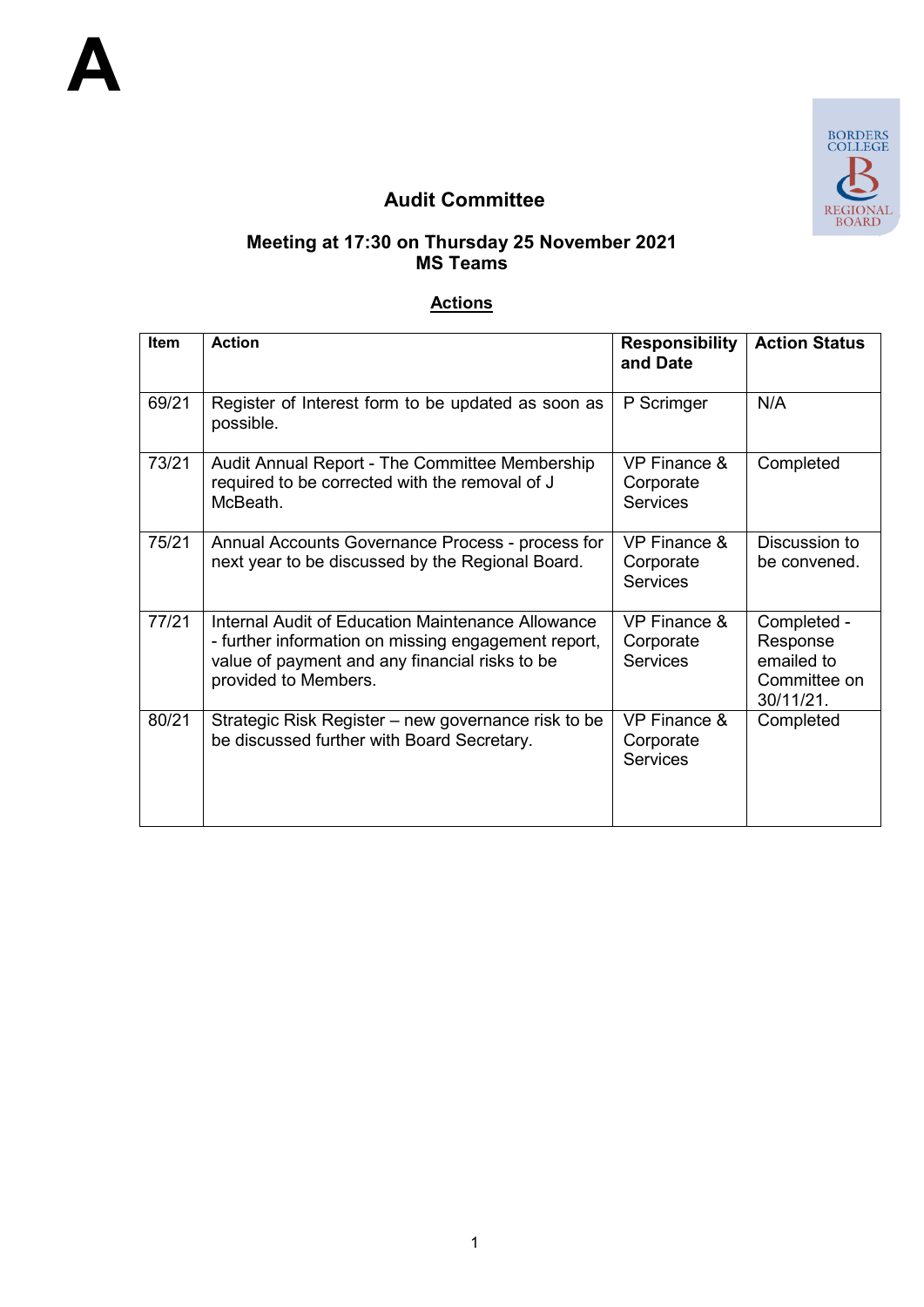## **Audit Committee**



#### **Meeting at 17:30 on Thursday 25 November 2021 MS Teams**

### **MINUTES**

| <b>ITEM</b>             | <b>MINUTES</b>                                                                                                                                                                                                                                       |
|-------------------------|------------------------------------------------------------------------------------------------------------------------------------------------------------------------------------------------------------------------------------------------------|
| Present                 | Paul Scrimger (Chair)<br><b>Carol Gillie</b><br>David Johnson<br><b>Bryan McGrath</b><br>Ann McKerracher                                                                                                                                             |
| <b>In</b><br>Attendance | Angela Cox (Principal)<br>David Eardley (Azets)<br>Ingrid Earp (Regional Board Secretary)<br>Scott McCready (Wylie & Bisset)<br>Sally Prentice (Student President)<br>Hazel Robertson (VP - Finance & Corporate Services)<br>Lorraine Sulo (Minutes) |
|                         | Members met with the auditors separately prior to the start of the meeting.                                                                                                                                                                          |
| 67/21                   | <b>Chair's Welcome</b><br>The Chair welcomed everyone to the meeting.                                                                                                                                                                                |
| 68/21                   | <b>Declaration of Conflict of Interest</b>                                                                                                                                                                                                           |
|                         | No items were raised.                                                                                                                                                                                                                                |
| 69/21                   | <b>Register of Members' Interests</b>                                                                                                                                                                                                                |
|                         | The Chair advised that he would be updating his register of interest form.<br><b>ACTION: Chair</b>                                                                                                                                                   |
| 70/21                   | <b>Apologies for Absence</b>                                                                                                                                                                                                                         |
|                         | All members were in attendance.                                                                                                                                                                                                                      |
| 71/21                   | Minutes of previous meeting on 30 September 2021 - Paper A                                                                                                                                                                                           |
|                         | The minutes from the previous meeting were approved.                                                                                                                                                                                                 |
| 72/21                   | <b>Matters Arising</b>                                                                                                                                                                                                                               |
|                         | There were no matters arising.                                                                                                                                                                                                                       |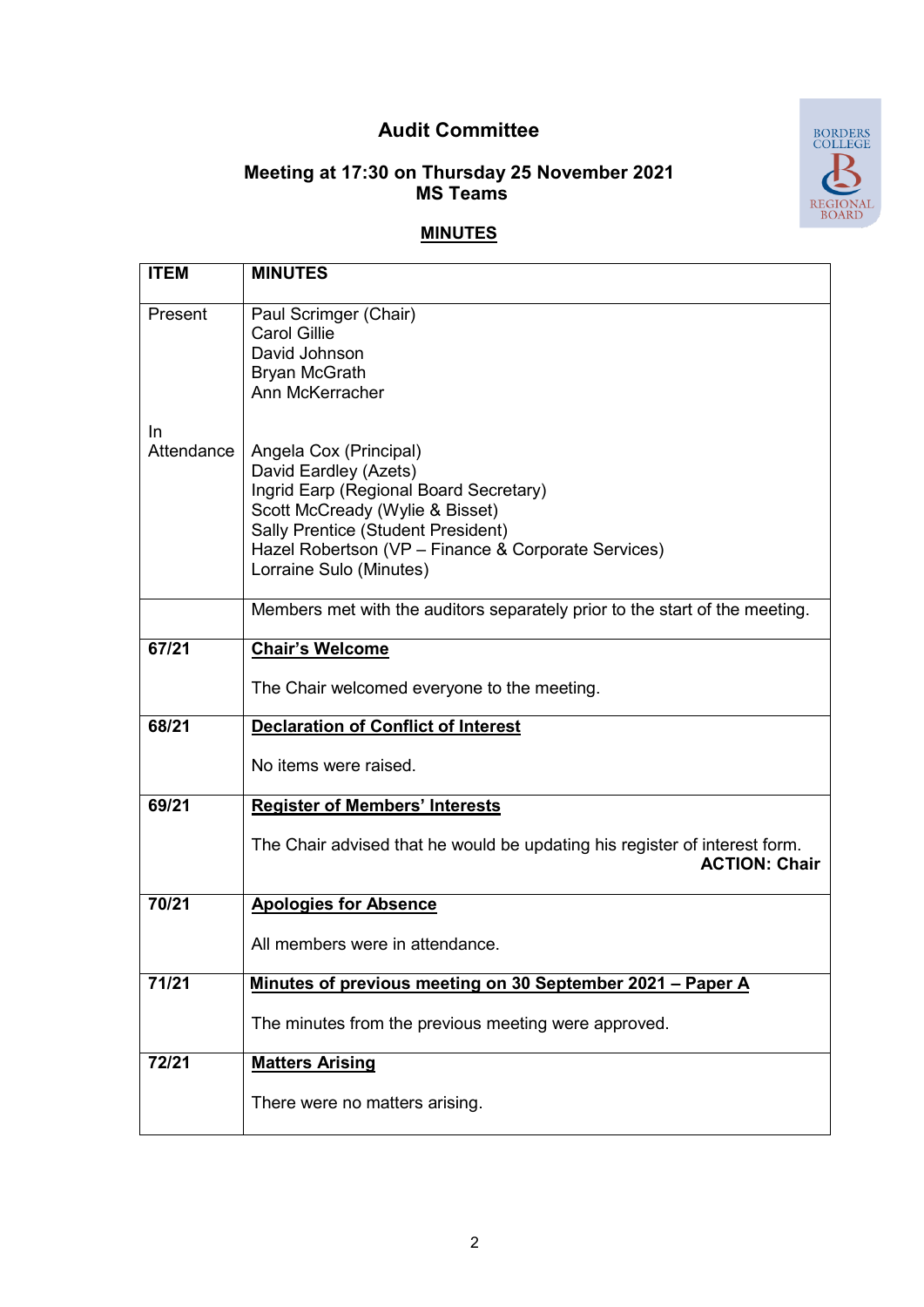| 73/21 | <b>Final Draft - Annual Audit Committee Report to Regional Board</b>                                                                                                                                                                                                                                                                                                                                                                                                                                                                                                                                                                                                                                                                                                                                                                                                                                                                                                                                                                  |  |
|-------|---------------------------------------------------------------------------------------------------------------------------------------------------------------------------------------------------------------------------------------------------------------------------------------------------------------------------------------------------------------------------------------------------------------------------------------------------------------------------------------------------------------------------------------------------------------------------------------------------------------------------------------------------------------------------------------------------------------------------------------------------------------------------------------------------------------------------------------------------------------------------------------------------------------------------------------------------------------------------------------------------------------------------------------|--|
|       | 2020/2021 - Paper B                                                                                                                                                                                                                                                                                                                                                                                                                                                                                                                                                                                                                                                                                                                                                                                                                                                                                                                                                                                                                   |  |
|       | Members reviewed the final draft of the report. The Committee<br>Membership required to be corrected with the removal of J McBeath.<br>Members noted the positive report which was approved for submission to<br>the Board subject to the above change.                                                                                                                                                                                                                                                                                                                                                                                                                                                                                                                                                                                                                                                                                                                                                                               |  |
|       | <b>ACTION: VP F&amp;CS</b>                                                                                                                                                                                                                                                                                                                                                                                                                                                                                                                                                                                                                                                                                                                                                                                                                                                                                                                                                                                                            |  |
| 74/21 | External Audit Report 2020/21 - Paper C                                                                                                                                                                                                                                                                                                                                                                                                                                                                                                                                                                                                                                                                                                                                                                                                                                                                                                                                                                                               |  |
|       | D Eardley provided an overview of the audit report advising that unqualified<br>opinions were intended, however, the report was still in draft format with<br>audit opinion subject to change up until the date of signing. There were no<br>matters to report by exception. N MacKenzie, had also presented the<br>report to the F&GP Committee on 18 November 2021.                                                                                                                                                                                                                                                                                                                                                                                                                                                                                                                                                                                                                                                                 |  |
|       | The amounts against unadjusted differences in Appendix 2 were confirmed<br>as £136k on page 43 and £51k for Netherdale Campus on page 44. The<br>Royal Bank of Scotland letter in relation to Netherdale was being followed<br>up.                                                                                                                                                                                                                                                                                                                                                                                                                                                                                                                                                                                                                                                                                                                                                                                                    |  |
|       | In response to questions by Members the following points were noted:                                                                                                                                                                                                                                                                                                                                                                                                                                                                                                                                                                                                                                                                                                                                                                                                                                                                                                                                                                  |  |
|       | Paragraph 69 - £772k in 2021/22 should read 2020/21;<br>$\bullet$<br>Responses to audit queries - there had been some delays initially with<br>$\bullet$<br>both finance managers being new to the College, however, the audit<br>experience was improved and the position which had been reached<br>was on track;<br>The ratings categorisation was explained with a 'significant deficiency'<br>$\bullet$<br>classed as the highest and more serious; 'other deficiency' being a<br>medium risk and "other observation' being a low risk;<br>To improve readability it was suggested that amounts be displayed in<br>$\bullet$<br>thousands eg. £0.004 million as £4,000. Point was noted and agreed;<br>Grading colours on page 7 were less clear for non-technical users and<br>it was felt would benefit from a change. This reflected Azets house<br>style, however, D Eardley would feedback to colleagues.<br>Members agreed that this was a comprehensive report with a good set of<br>results. Members approved the report. |  |
| 75/21 | Annual Accounts 2020/21 - Paper D                                                                                                                                                                                                                                                                                                                                                                                                                                                                                                                                                                                                                                                                                                                                                                                                                                                                                                                                                                                                     |  |
|       | The VP Finance & Corporate Services advised on the governance process<br>of the approval of the annual accounts, which involved two sets of scrutiny<br>with the first by the F&GP Committee on the performance aspects followed<br>by consideration by the Audit Committee on the governance statement.<br>This was followed by the full set of accounts being considered by F&GP<br>with recommendations to the Audit Committee who would then review and<br>report to the Regional Board.                                                                                                                                                                                                                                                                                                                                                                                                                                                                                                                                          |  |
|       | The F&GP Committee had reviewed the full set of accounts at their<br>meeting on 18 November 2021 and had confirmed their recommendation of<br>the Annual Accounts to the Audit Committee. An extract of the minute had<br>been provided to Members.                                                                                                                                                                                                                                                                                                                                                                                                                                                                                                                                                                                                                                                                                                                                                                                   |  |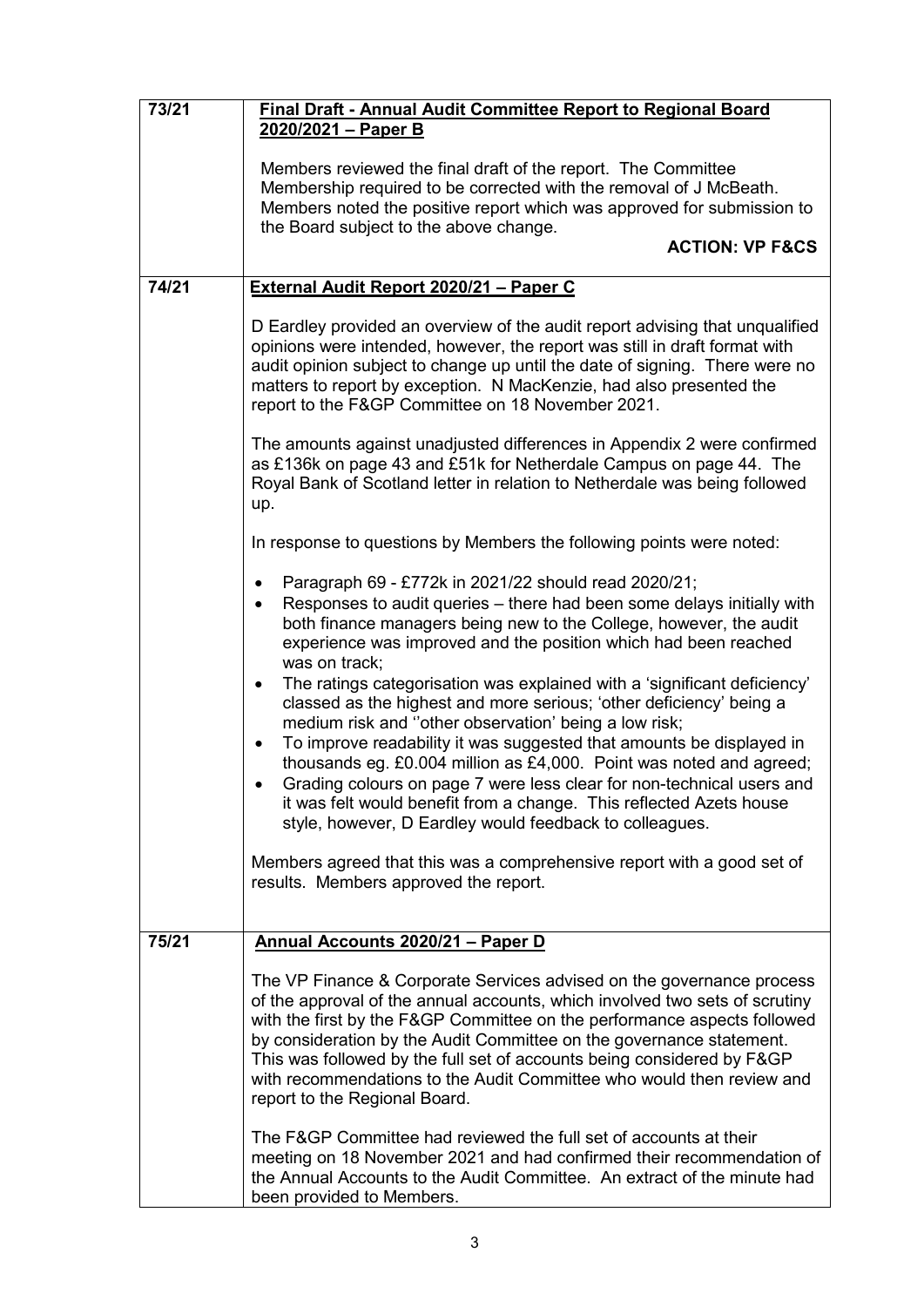|       | The VP Finance & Corporate Services advised that the set of accounts<br>which had already been issued to the Board for their meeting next week<br>was an updated version. A change in the Terms of Reference would be<br>required should Members wish to change the process for next year.<br>Following a discussion, some Members agreed that being able to read and |
|-------|-----------------------------------------------------------------------------------------------------------------------------------------------------------------------------------------------------------------------------------------------------------------------------------------------------------------------------------------------------------------------|
|       | feedback on the full set of accounts at an earlier stage would provide better<br>value. It was therefore agreed that the process for next year should be<br>discussed by the full Regional Board.<br><b>ACTION: VP</b><br><b>F&amp;CS</b>                                                                                                                             |
|       | Members thanked all involved and approval of the report was confirmed.                                                                                                                                                                                                                                                                                                |
| 76/21 | Internal Audit Assignment - Credits Audit 2020/21 - Paper E                                                                                                                                                                                                                                                                                                           |
|       | S McCready outlined the results of the Credits Audit with the credits target<br>being met for 2020/21 with no clawback of funds. No recommendations<br>were made. The audit certificate was submitted to the SFC on 1 October<br>2021.                                                                                                                                |
|       | The College credit target for the academic year 2020/21 was 25,680<br>(including core activity of 25,226 and 454 ESF credits). The final figure<br>was 25,882 (25,408 core activity and 474 ESF credits) with 202 above<br>the agreed target.                                                                                                                         |
|       | S McCready thanked the team for their assistance during the review.                                                                                                                                                                                                                                                                                                   |
|       | Members approved the report.                                                                                                                                                                                                                                                                                                                                          |
| 77/21 | <b>Internal Audit Assignment - Education Maintenance Allowance</b><br>(EMA) 2020/21 - Paper F                                                                                                                                                                                                                                                                         |
|       | S McCready outlined the results of the EMA audit with one low level<br>recommendation raised. The audit certificate was submitted to the SFC<br>on 1 October 2021.                                                                                                                                                                                                    |
|       | Members discussed the findings of the report which recommended the<br>College ensure that engagement reports are provided for all EMA<br>payment runs. It was also recommended that an additional staff member<br>be trained to access and check engagement reports and process<br>payments in order to provide additional cover for absent staff.                    |
|       | The missing engagement report which had been highlighted during the<br>audit was still outstanding. Members requested further information on this<br>along with the value of the payment and any financial risk details.<br><b>ACTION:</b><br><b>VP F&amp;CS</b>                                                                                                      |
|       | Members approved the report.                                                                                                                                                                                                                                                                                                                                          |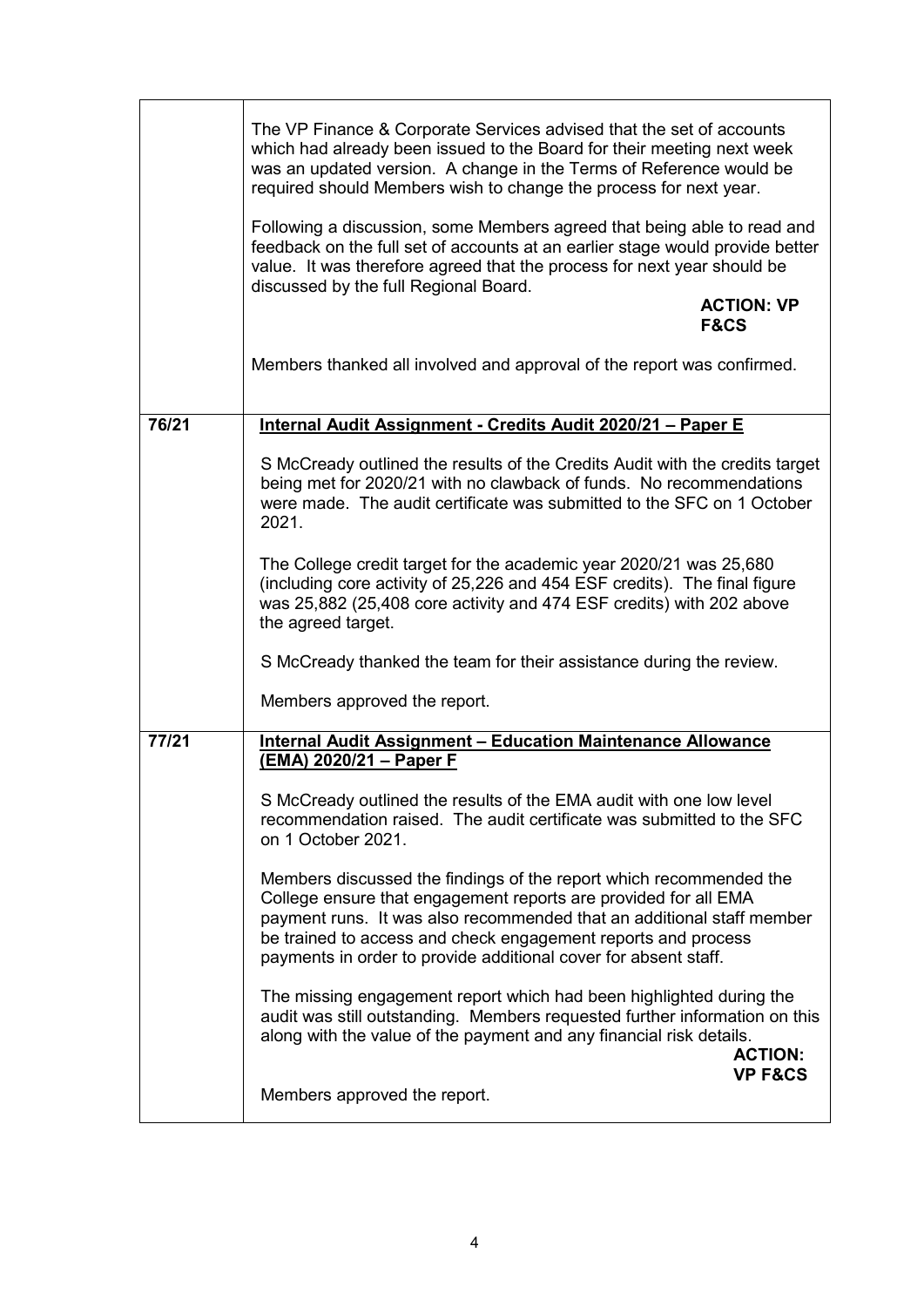| 78/21 | Internal Audit Assignment - Student Support Funds 2020/21 - Paper                                                                                                                                                                                                                                                                                                                                                                                                                                                                  |
|-------|------------------------------------------------------------------------------------------------------------------------------------------------------------------------------------------------------------------------------------------------------------------------------------------------------------------------------------------------------------------------------------------------------------------------------------------------------------------------------------------------------------------------------------|
|       | <u>ତ</u>                                                                                                                                                                                                                                                                                                                                                                                                                                                                                                                           |
|       | S McCready provided an overview of the report. The audit of the Student<br>Support Funds took place during w/c 13 September 2021. The report had<br>no recommendations for action and confirmed that the audit certificate was<br>submitted to the SFC and Student Awards Agency for Scotland on 1<br>October 2021.                                                                                                                                                                                                                |
|       | The VP Finance & Corporate Services advised that there had been a<br>significant level of clawback which was largely related to COVID-19 and a<br>reduction in student travel and childcare which was in line with the wider<br>sector.                                                                                                                                                                                                                                                                                            |
|       | In response to a question regarding the total amounts on the SFC Return<br>table on page 8, S McCready advised that students can be counted in more<br>than one category.                                                                                                                                                                                                                                                                                                                                                          |
|       | Members approved the report.                                                                                                                                                                                                                                                                                                                                                                                                                                                                                                       |
| 79/21 | <b>External Evaluation Report (EER) Recommendations and Board</b><br>Development Plan - Paper H                                                                                                                                                                                                                                                                                                                                                                                                                                    |
|       | The Board Secretary outlined the report and the small number of<br>recommendations, the progress of which had been allocated to the Audit<br>Committee. The majority of recommendations were a continuation of best<br>practice which were already happening and of low priority. As a result of<br>this, it was proposed that the outstanding EER recommendations were<br>moved to the Board Development Plan and be reviewed twice a year by the<br>Regional Board.                                                              |
|       | The recommendation was approved.                                                                                                                                                                                                                                                                                                                                                                                                                                                                                                   |
| 80/21 | <b>Strategic Risk Register - Paper I</b>                                                                                                                                                                                                                                                                                                                                                                                                                                                                                           |
|       | The Strategic Risk Register had been previously discussed by the F&GP<br>Committee on 18 November 2021 and would be further discussed at the<br>full Regional Board on 2 December 2021.                                                                                                                                                                                                                                                                                                                                            |
|       | The VP Finance & Corporate Services advised that following the first round<br>of committee and Board meetings there had been a number of reports<br>which were unable to be allocated to a risk theme. Several of these related<br>either to all risk themes or governance processes which would be<br>discussed further with the Board Secretary.                                                                                                                                                                                 |
|       | <b>ACTION: VP</b><br><b>F&amp;CS</b>                                                                                                                                                                                                                                                                                                                                                                                                                                                                                               |
|       | A key point highlighted to members was Risk 2, Financial plan and in year<br>targets, which had increased to a rating of 16. Two FFRs for the year had<br>been requested by the SFC, with one to project on a pessimistic basis<br>which would mean savings of £850k being required by the College which<br>could have a significant impact. It was noted that the financial planning<br>assumptions for 2022/23 were expected to become clearer following the<br>Scottish Government budget announcement on 9 December 2021. This |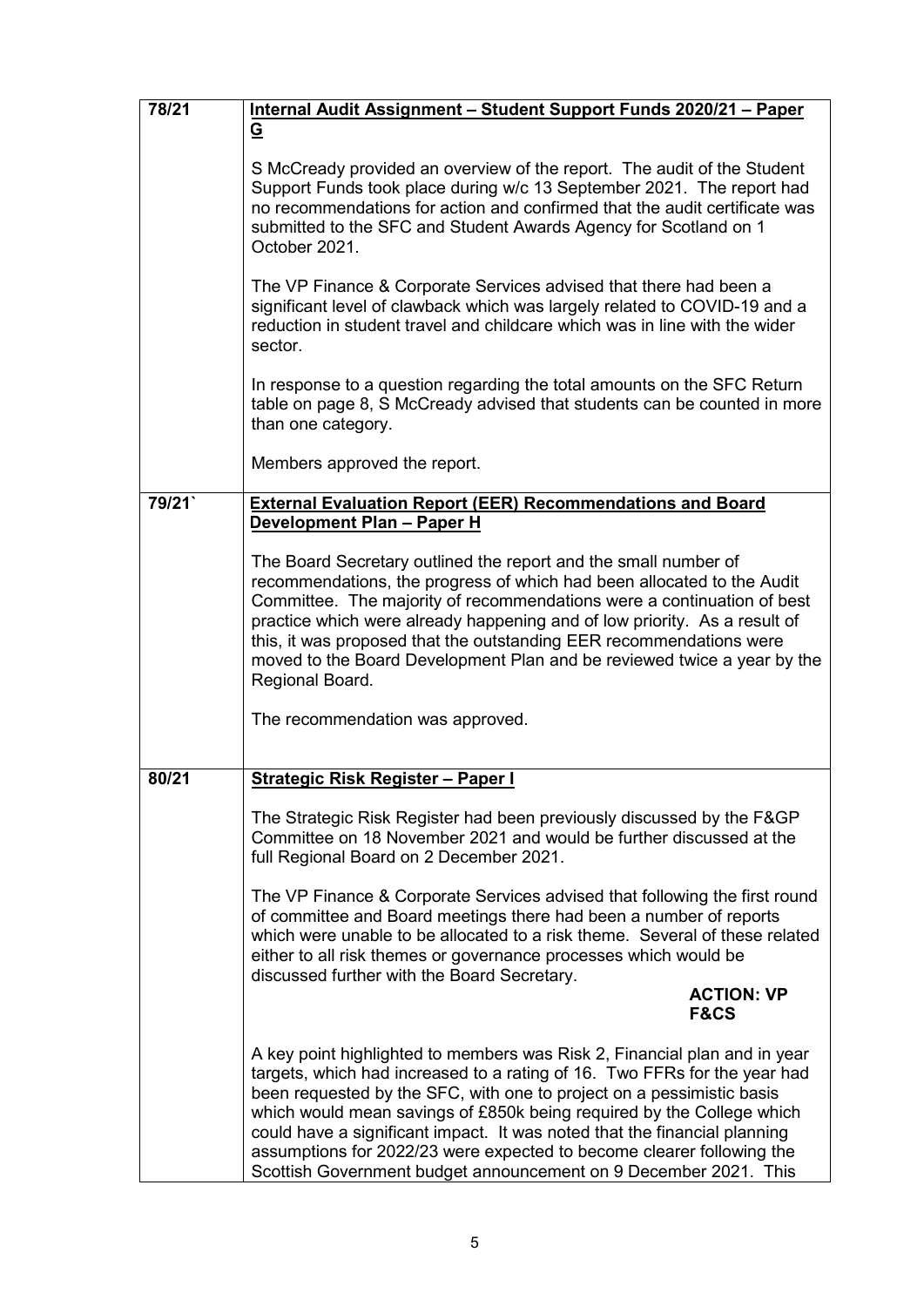|       | clarification was necessary in order to inform saving requirements and<br>planning approach for the College next year.                                                                                                                                                                                                                                                                                                                       |
|-------|----------------------------------------------------------------------------------------------------------------------------------------------------------------------------------------------------------------------------------------------------------------------------------------------------------------------------------------------------------------------------------------------------------------------------------------------|
|       | The notable progress was highlighted in red within the report with KPI<br>performance included where possible. Curriculum performance would be<br>included for the next revision.                                                                                                                                                                                                                                                            |
|       | In response to a question by a member regarding the no change in rating to<br>risk 3b, the VP Finance & Corporate Services advised that a detailed<br>review had been undertaken with most historical points being addressed.<br>The risk measures had been checked but an increase in rating was not<br>deemed necessary.                                                                                                                   |
|       | Members noted the content of the report.                                                                                                                                                                                                                                                                                                                                                                                                     |
| 81/21 | <b>Procurement Practices and Value for Money - Paper J</b>                                                                                                                                                                                                                                                                                                                                                                                   |
|       | The report had been prepared by the AP for Finance which provided a<br>refreshed approach to monitoring and compliance reviews. The following<br>key points were highlighted by the VP Finance and Corporate Services:                                                                                                                                                                                                                       |
|       | Purchase to Pay process takes too long with poor performance over<br>$\bullet$<br>the last 7-8 years;                                                                                                                                                                                                                                                                                                                                        |
|       | Process mapping is underway. Next report will provide a more<br>$\bullet$                                                                                                                                                                                                                                                                                                                                                                    |
|       | rounded approach on procurement;<br>Majority of payments were processed through Sun as opposed to<br>$\bullet$                                                                                                                                                                                                                                                                                                                               |
|       | PECOS;                                                                                                                                                                                                                                                                                                                                                                                                                                       |
|       | A more buyer awareness approach was necessary with more data and<br>$\bullet$<br>intelligence forthcoming;                                                                                                                                                                                                                                                                                                                                   |
|       | Discovery phase of the Digital Transformation Programme (DTP)<br>$\bullet$<br>Phase 2 would be considering a replacement financial system.<br>PECOS was the government mandated system with benefits such as<br>centralised catalogues;<br>Current risk was not about errors or lack of payment but the length of<br>time a payment took to be processed.                                                                                    |
|       | A Cox highlighted the need for a balanced pace of change for DTP as<br>discussed at the recent Board strategic day.                                                                                                                                                                                                                                                                                                                          |
|       | Members noted the contents of the report.                                                                                                                                                                                                                                                                                                                                                                                                    |
| 82/21 | Monitoring Internal & External Audit Follow Up Report - Paper K                                                                                                                                                                                                                                                                                                                                                                              |
|       | The VP Finance & Corporate Services provided an overview of the report<br>which had been substantively reviewed and presented in a revised format<br>following feedback from Members.                                                                                                                                                                                                                                                        |
|       | All three of the outstanding internal audit actions were of a low priority with<br>matters within management discretion to implement and amend timescales.<br>Four policy and procedures issues had been closed. Appendix C provided<br>background on the capacity issues of the senior finance team which had<br>significantly impacted on the progress of the outstanding recommendations<br>as a prioritised approach had been necessary. |
|       | The paper proposed that date changes for low priority actions should be<br>considered an operational matter within delegated authority of the VP                                                                                                                                                                                                                                                                                             |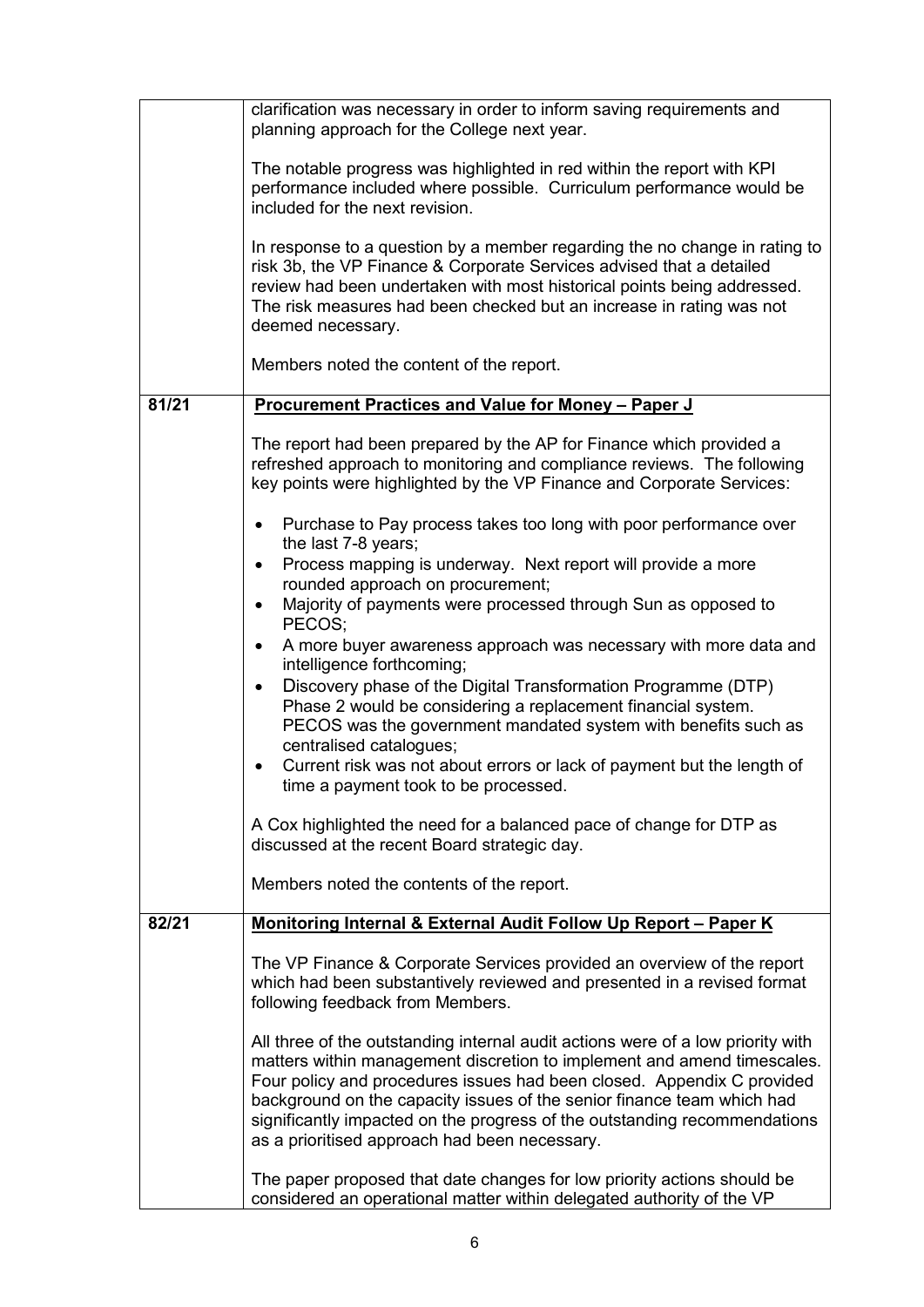|       | F&CS, and medium or higher should require specific consideration by the<br>committee. A substantive discussion was held with Members welcoming<br>the improvement on delivery of the outstanding recommendations. The<br>following points were made:<br>Low level recommendations – impact considered by Executive Team<br>$\bullet$<br>with explanation on decisions to Audit Committee;<br>Low level risks should not be removed from oversight of Committee as<br>$\bullet$<br>these were accepted at the time of discussion;<br>Risk Register and inclusion of capacity of finance team - structure<br>$\bullet$<br>issues were more generic with discussion as an Executive Team in<br>terms of mitigation plans;<br>A realistic approach to audit recommendations was necessary with<br>$\bullet$<br>acknowledgement that low levels can take longer;<br>If reasons on slippage are provided that there is an improved level of<br>$\bullet$<br>understanding for Members.<br>Members noted the contents of the report. |
|-------|-------------------------------------------------------------------------------------------------------------------------------------------------------------------------------------------------------------------------------------------------------------------------------------------------------------------------------------------------------------------------------------------------------------------------------------------------------------------------------------------------------------------------------------------------------------------------------------------------------------------------------------------------------------------------------------------------------------------------------------------------------------------------------------------------------------------------------------------------------------------------------------------------------------------------------------------------------------------------------------------------------------------------------|
| 83/21 | <b>Cyber Security Update - Paper L</b>                                                                                                                                                                                                                                                                                                                                                                                                                                                                                                                                                                                                                                                                                                                                                                                                                                                                                                                                                                                        |
|       | The report had been prepared by the Head of ISLT. The following key<br>points were highlighted:                                                                                                                                                                                                                                                                                                                                                                                                                                                                                                                                                                                                                                                                                                                                                                                                                                                                                                                               |
|       | Migration of servers to DataVita had been completed in October 2021;<br>$\bullet$<br>Disaster recovery plan will be tested prior to Easter 2022;<br>$\bullet$<br>Cyber Essentials Plus had been renewed;<br>$\bullet$<br>O365 back up options were being investigated with quotes received<br>$\bullet$<br>from suppliers;<br>Cyber Security insurance was currently being investigated;                                                                                                                                                                                                                                                                                                                                                                                                                                                                                                                                                                                                                                      |
|       | S McCready advised that the internal audit assignment on IT Systems was<br>nearing completion with a strong report expected. This was a much<br>improved report from the previous audit carried out a few years ago.                                                                                                                                                                                                                                                                                                                                                                                                                                                                                                                                                                                                                                                                                                                                                                                                          |
|       | Members noted the content of the report.                                                                                                                                                                                                                                                                                                                                                                                                                                                                                                                                                                                                                                                                                                                                                                                                                                                                                                                                                                                      |
| 84/21 | <b>Equality, Diversity &amp; Inclusion (Standing item)</b>                                                                                                                                                                                                                                                                                                                                                                                                                                                                                                                                                                                                                                                                                                                                                                                                                                                                                                                                                                    |
|       | No items were raised.                                                                                                                                                                                                                                                                                                                                                                                                                                                                                                                                                                                                                                                                                                                                                                                                                                                                                                                                                                                                         |
| 85/21 | <b>Committee Papers for Publication (Standing item)</b>                                                                                                                                                                                                                                                                                                                                                                                                                                                                                                                                                                                                                                                                                                                                                                                                                                                                                                                                                                       |
|       | No draft or commercial sensitive papers would be published.                                                                                                                                                                                                                                                                                                                                                                                                                                                                                                                                                                                                                                                                                                                                                                                                                                                                                                                                                                   |
| 86/21 | <b>Any Other Business</b>                                                                                                                                                                                                                                                                                                                                                                                                                                                                                                                                                                                                                                                                                                                                                                                                                                                                                                                                                                                                     |
|       | No items were raised.                                                                                                                                                                                                                                                                                                                                                                                                                                                                                                                                                                                                                                                                                                                                                                                                                                                                                                                                                                                                         |
| 87/21 | <b>Date of Next Meeting</b>                                                                                                                                                                                                                                                                                                                                                                                                                                                                                                                                                                                                                                                                                                                                                                                                                                                                                                                                                                                                   |
|       | The next Audit Committee meeting would take place at 17:30 on<br>Thursday 3 February 2022.                                                                                                                                                                                                                                                                                                                                                                                                                                                                                                                                                                                                                                                                                                                                                                                                                                                                                                                                    |